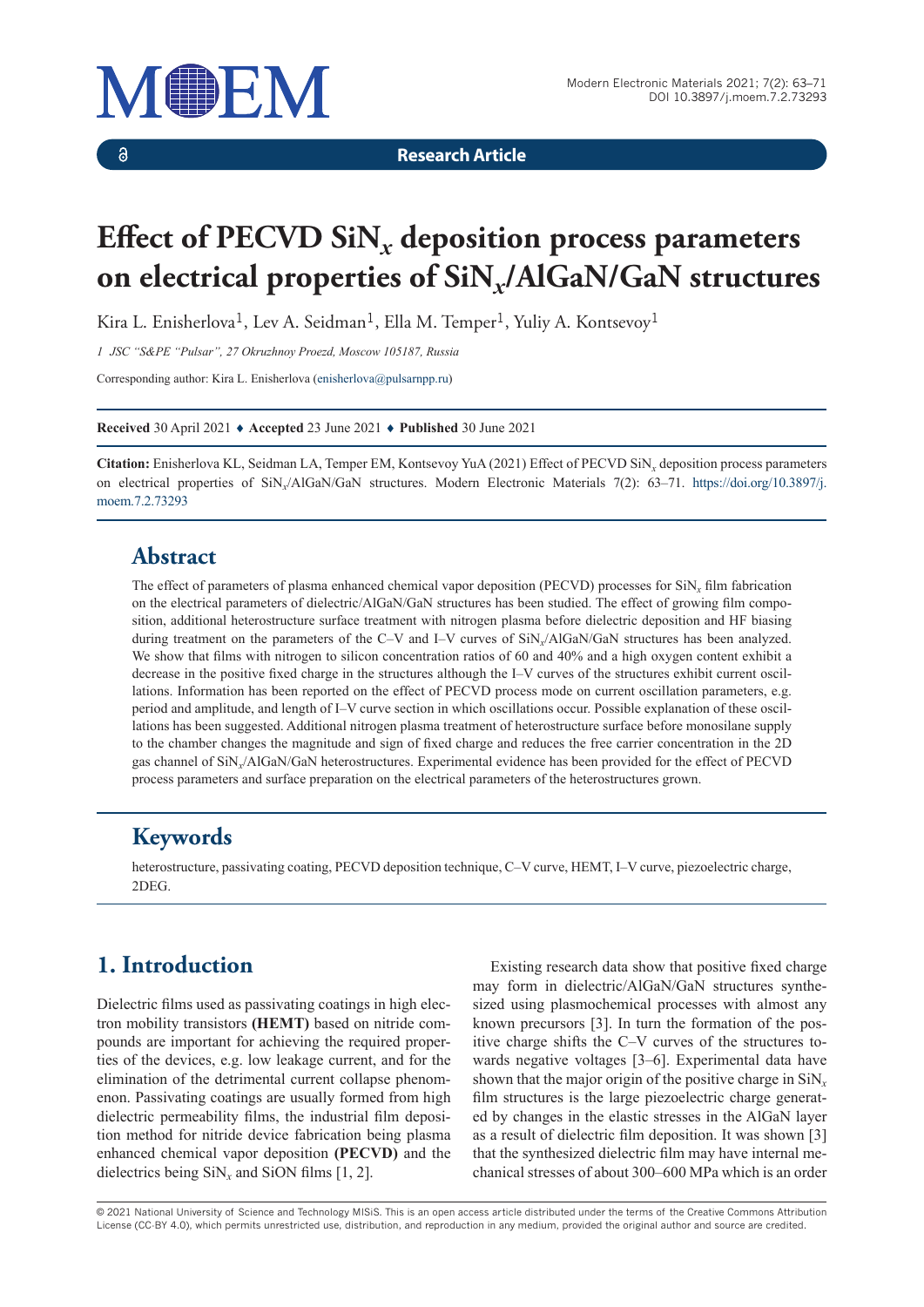of magnitude lower than the stress in the AlGaN buffer layer caused by the lattice mismatch between buffer layer and the underlying GaN layer. High resolution X-ray diffraction showed [7] that PECVD of a 40 nm SiN*x* film increases the tensile stress in the AlGaN layer by 15%, the carrier concentration in the 2D electron gas **(2DEG)** channel increasing by 9,5%. The positive fixed charge estimated, e.g. for SiN*х*/AlGaN structures with a 0.26 molar content of aluminum and a 20 nm barrier layer was

 $Q_{\text{const}} = (2.76 \div 2.81) \cdot 10^{-2} \text{ K/m}^2$ .

However fixed charge decreased with an increase in the molar content of aluminum. It was shown [8, 9] that the mechanical properties of the protective film may also affect the elastic stresses produced in the AlGaN layer upon the formation of dielectric/AlGaN/GaN structures.

Electric states generated at the dielectric/semiconductor interface during the formation of protective coatings are of a great interest. Parameters of film/heterostructure surface interface were analyzed  $[1-10]$ , including the possibility of the formation of donor-like trapping centers due to the impact of plasma ions during PECVD processes. It was reported [8] that there are but a few trapping states in the dielectric film bulk: these states locate very close to the dielectric/semiconductor interface. The composition of the plasma was also shown to play an important role in the process. For example, it was shown [12] that deep traps with  $\Delta E > 0.657$  eV are generated during the synthesis of  $SiO<sub>2</sub>$  and  $SiON$  films with N<sub>2</sub>O reaction gas, whereas  $\sin x$  film deposition with NH<sub>3</sub> plasma generates defects with a high density of shallow traps having the energy  $0.46 \le \Delta E \le 0.57$  eV due to AlGaN surface saturation with  $N<sub>2</sub>$  vacancies. However analysis of the Auger spectra of dielectric/AlGaN/GaN structures [9] suggested that oxygen plays the key role in the formation of fixed charge in SiОN/AlGaN/GaN structures. Oxygen excess in the film changes its properties, leading in turn to stress reduction in the AlGaN layer and reducing the piezoelectric charge in the AlGaN/GaN system.

Thus there are plenty of works dealing with analysis of PECVD dielectric films for the synthesis of protective coatings in AlGaN/GaN structures but none of them clarify which PECVD process parameters determine specific properties of the synthesized structures. There are several works dealing with the effect of nitrogen plasma treatment of the AlGaN/GaN structure before SiN*x* coating deposition [13–15], but they do not analyze the effect of ion bombardment parameters on the change in the electrical properties of the SiN*x*/AlGaN/GaN structures. Though, this analysis would be quite helpful in understanding the physics of the processes involved and for the optimization of HEMT device technologies.

Below we consider further optimization possibilities of  $\sin x$  film PECVD processes. To this end we studied how the electrical parameters of SiN*x*/АlGaN/GaN structures depend on the following process features: synthesized film composition, heterostructure surface pretreatment

with nitrogen plasma before dielectric deposition and HF bias during this plasma treatment.

#### **2. Experimental**

The films were PECVD synthesized in a Plasmalab System 100 ICP180 plant of Oxford Instruments Plasma Technology with an ICP source and a substrate HF biasing unit allowing control of HF plasma excitation power and independent control of ion beam acceleration toward the substrate. This feature is provided by a 13.56 MHz HF generator connected to the ICP source for producing dense plasma (the HF power was 1200 W) and another HF generator working at the same frequency connected to the substrate holder. The interaction between the HF power supplied to the substrate and plasma on the substrate surface generates a negative DC potential which is used for independent control of constant bias at the substrate relative to the unit enclosure. It is well-known that for the PECVD technique the plasma produced in the chamber has a positive potential relative to the chamber walls. There are estimates [10] that this potential is 10 to 40 V, and the same is the potential of the plasma relative to the substrate. If the substrate is biased from an external source, its potential is equal to that of the chamber walls (zero). Therefore the plasma, even without HF biasing of the substrate, delivers a flux of substrate-bombarding positive ions (nitrogen, silicon, oxygen and respective radicals).

The high dissociation rate developed by the ICP source allows using nitrogen instead of  $NH<sub>3</sub>$  as a precursor for  $\sin x$ <sup>r</sup> film deposition thus having a lower hydrogen concentration in the working chamber and hence in the growing film. Nitrogen is supplied to the ICP source chamber and monosilane is fed through the distribution ring located near the substrate holder so that to bring the  $SiH<sub>4</sub>$  decomposition products as close as possible to the substrate. The nitrogen flowrate was  $15.8 \text{ cm}^3/\text{min}$  and the monosilane flowrate was 11.2 cm<sup>3</sup>/min. The working pressure in the chamber (1.33 Pa) was maintained by automatic vacuum valve opening control. Every deposition process was preceded by different-duration nitrogen plasma treatment of substrate surface in the same mode without monosilane supply. Monosilane supply to the chamber was turned on after treatment completion. The substrate temperature was maintained at 200 °C with an electric heater in the substrate holder, and the helium flowrate between the substrate and the substrate holder was maintained at 10 cm<sup>3</sup>/min.

The raw specimens were 52 mm diameter MOCVD AlGaN/GaN heterostructures on sapphire substrates with a 20–25 nm AlGaN layer and an Al molar content of 0.26–0.28. Before loading into the chamber the heterostructures were subjected to 80 °C heat treatment for 90 s in a dimethyl jet at a 80 atm pressure followed by a 30 s treatment in an isopropyl alcohol jet at 30 °C and nitrogen gas drying of the specimens. The thicknesses and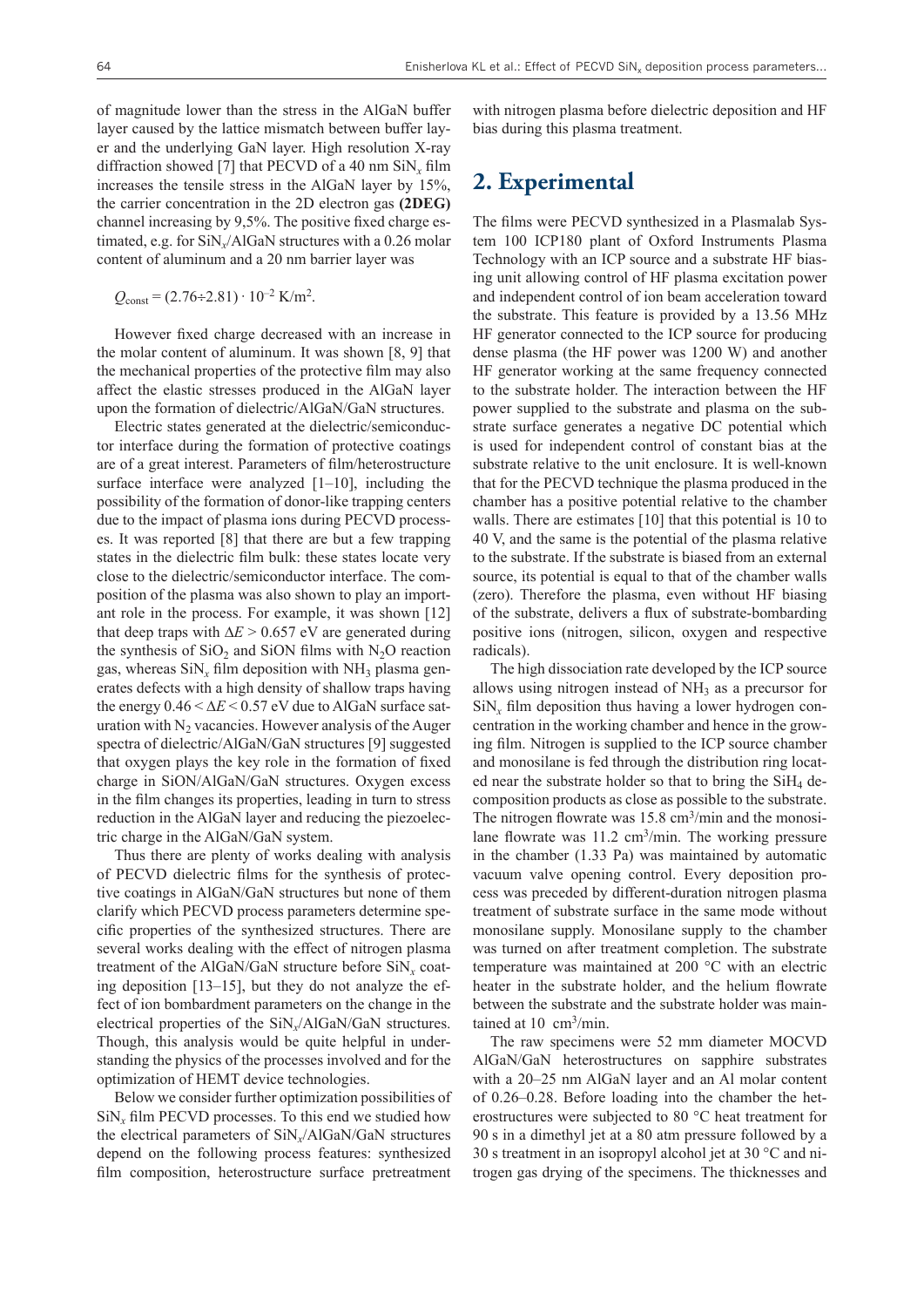refraction indices of the dielectric films were assessed against reference silicon specimens subjected to the same plasmochemical treatment. The thicknesses and refraction indices of the films were measured at five points with a Gartner L1165300 ellipsometer at a 632.8 laser wavelength. The reference specimen thickness scatter was within 0.11% and the refraction index scatter was within 0,03%.

The capacity was measured with a Semiconductor Measurement Sistem MDC CSM/Win instrument and the C–V curves were taken at  $f = 1$  MHz and 10 kHz. The curves were recorded with planar probes, the first 0.005 cm-2 mercury probe the second contact probe being ring-shaped with an area 38 time that of the measuring probe. The capacity recovery hysteresis was assessed by taking С–V curves in different control voltage ranges. The I–V curves were taken simultaneously at different sweep rates (sweep cycle duration 0.1 to 0.9 s). The C–V curves were recorded using a  $(C_s-R_s)$  equivalent serial circuit. The carrier concentration in 2DEG was measured using two methods: from the initial HF currents measured using a contactless nondestructive technique on

 $\mathfrak{S}$ 

 $10^{-12}$ 

 $-10$ 

 $-5$ 

 $U(V)$ 

 $10^{-}$  $10^{-4}$  $10^{-5}$  $10^{-6}$  $10^{-7}$  $\mathfrak{S}$  $10^{-}$  $10^{-9}$  $10^{-10}$  $10^{-1}$  $10^{-12}$  $\overline{a}$  $10^{-1}$  $\overline{-15}$  $-10$  $-5$  $\mathbf 0$ 5 -20  $10^{-6}$ 600  $10^{-}$  $10^{-}$ 400  $(pF)$  $\widehat{\mathcal{F}}$  10<sup>-9</sup>  $\overline{O}$  $10^{-10}$ 200  $10^{-1}$ 

 $\mathcal{C}_{0}^{(n)}$ 

5

 $\overline{0}$ 

 $\Omega$ 

a LEI-1600 Mobility Systems instrument (in 1/cm2) and from C–V curves  $(\Delta C/\Delta V)$  in cm<sup>-3</sup>. The depth of the free carrier concentration peak, i.e., the 2DEG depth, was also determined. The concentration and depth were calculated from the С–V curves for dielectric/AlGaN/GaN structures and AlGaN/GaN heterostructures after chemical stripping of the dielectric film.

#### **3. Results and discussion**

Study of the role of nitrogen concentration in SiN*x* films for different PECVD modes showed that an increase in the nitrogen concentration reduces the positive fixed charge in the SiN*x*/AlGaN/GaN structures, reduces the refraction index of the films and increases their dielectric permeability at a  $\sim$ 2% oxygen concentration (Table 1).

The I–V curves of the dielectric/AlGaN/GaN structures exhibit current oscillations at nitrogen to silicon concentration ratios of 60 and 40%.

As a rule the I–V curves of AlGaN/GaN heterostructure Schottky diodes are represented as asymmetrical



**Figure 1.** I–V curves of different nitride heterostructures with and without dielectric: (*a*) АlGaN/GaN; (*b*) SiN*x*/ AlGaN/GaN with  $Si : N = (60 : 36)\%$ ; (*c*)  $SiN$ <sub>x</sub>/AlGaN/GaN with  $Si: N = (40:60)\%$  (*1* – C–V curves of the same structure for  $f = 1$  MHz).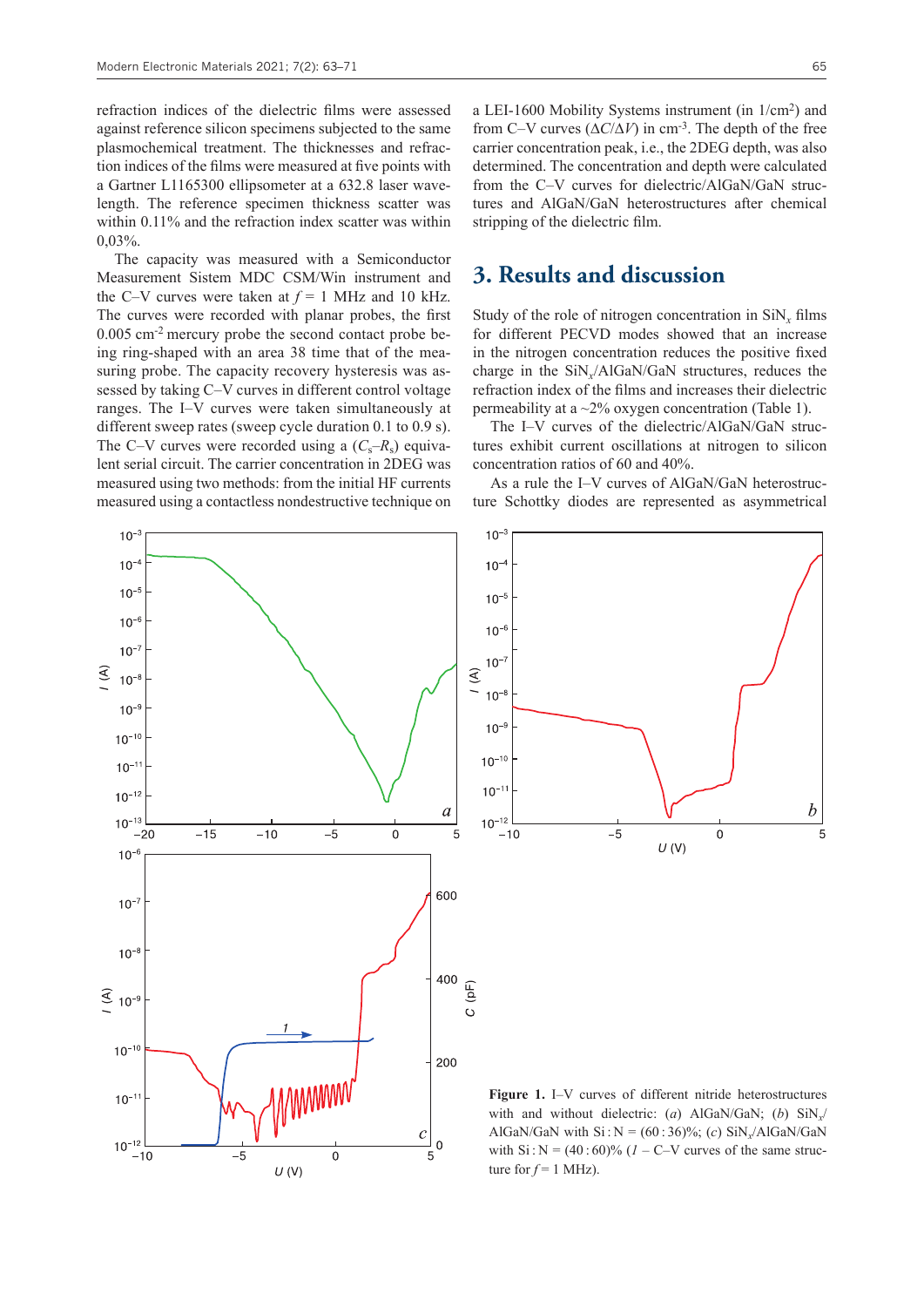| Specimen No.             | Elemental contents $(\% )$ |                          |                          |                         | <b>Dielectric</b> |                    |  |
|--------------------------|----------------------------|--------------------------|--------------------------|-------------------------|-------------------|--------------------|--|
|                          | N                          | Si                       | O                        | <b>Refraction index</b> | permeability      | Cutoff voltage (V) |  |
|                          | 36                         | 63                       | $\leq$ 2                 | 2.72                    | $6.2 - 6.5$       | $-15 \div -17$     |  |
| $\mathcal{L}$            | 60                         | 40                       | $\leq$ 2                 | 1.78                    |                   | $-5 \div -6$       |  |
|                          | $55 - 56$                  | 42                       | $5 - 8$                  | $1.85 - 1.92$           | -                 | $-4 \div -6$       |  |
| $\overline{\mathcal{A}}$ | > 60                       | $\overline{\phantom{m}}$ | $\overline{\phantom{a}}$ | $1.65 - 1.66$           | $7.5 - 7.6$       | $-2.5 \div -4$     |  |

Table 1. Elemental contents in SiN<sub>x</sub> films and their effect on parameters and cutoff voltage of dielectric/AlGaN/GaN structures

*Notes.* The films were deposited at  $T = 400 \degree C$ . The dielectric permeability was assessed based on AlGaN layer capacity calculated from measured dielectric/AlGaN/GaN structure capacity.

branches located in the positive half of the *Y* axis for either positive or negative control voltage [16, 17]. The current decreases dramatically as the control voltage tends to zero, the curve has a "beak" shape (Fig. 1 *a*). For the dielectric/AlGaN/GaN structures in question the minimum currents usually shift relative toward zero control voltage and form the so-called "shoulder". Figure 1 *b* shows the I–V curves (Table 1) for silicon rich  $\text{SiN}_x$  dielectric. The I–V curves of dielectric/AlGaN/GaN structure containing 60% nitrogen and 40% silicon exhibited current oscillations (Fig. 1 *c*). The control voltage range in which the I–V curves had current oscillations usually coincides with the voltage range in the С–V curves of the same structures where the measured capacity *C* is almost constant (Fig. 1 *c*). Although the current is low in the oscillation section of the I–V curves  $(10^{-10} - 10^{-11} A)$ , the oscillations have a clear shape as well as definite amplitude and period which depend on the type of structures and sweep rate.

Similar current oscillations were observed earlier in the I–V curves of dielectric/AlGaN/GaN structures where the dielectric was a SiON film [9].

The effect of direct nitrogen plasma treatment with different duration on the electrical parameters of SiN*x*/ AlGaN/GaN structures proved to be as follows:

– even a short nitrogen plasma treatment (25 s) before monosilane supply produces little changes in the measured capacity for direct control voltage sweep and almost completely eliminates positive fixed charge in the structures.  $U_{\text{cutoff}}$  shifts to zero (Fig. 2, Curves  $1-3$ );

– an increase in the plasma treatment duration further slightly reduces the measured capacity of the С–V curves in enhancement mode and increases the shift of the С–V curves towards positive values, i.e., produces a negative fixed charge (Fig. 2, Curves *4* and *5*);

– if plasma pretreatment is used a change in the control voltage sweep direction changes the capacity in the С–V curves at the same control voltage. Figure 3 shows the С–V curve of a plasma pretreated structure (40 s exposure) for different sweep directions (direct and reverse): measured capacities are different for the same control voltage;

– with an increase in plasma treatment duration the free carrier concentration in the 2D gas channel decreased (Fig. 4, Table 2). For example after 200 s plasma treatment the carrier concentration was  $(1-2) \cdot 10^{12}$  cm<sup>-2</sup>  $((1-2) \cdot 10^{18}$  cm<sup>-3</sup>);

– for plasma pretreatment duration of 25 to 200 s the I–V curves of dielectric/AlGaN/GaN structures exhibited current oscillations (Table 2, Fig. 5).



**Figure 2.** C–V curves of SiN<sub>y</sub>/AlGaN/GaN heterostructures with Si:  $N = (40:60)$ %. (*1*) SiN<sub>x</sub> film deposited without nitrogen plasma treatment and  $(3-5)$  with additional plasma treatment for  $(3)$  50,  $(4)$  100 and  $(5)$  200 s.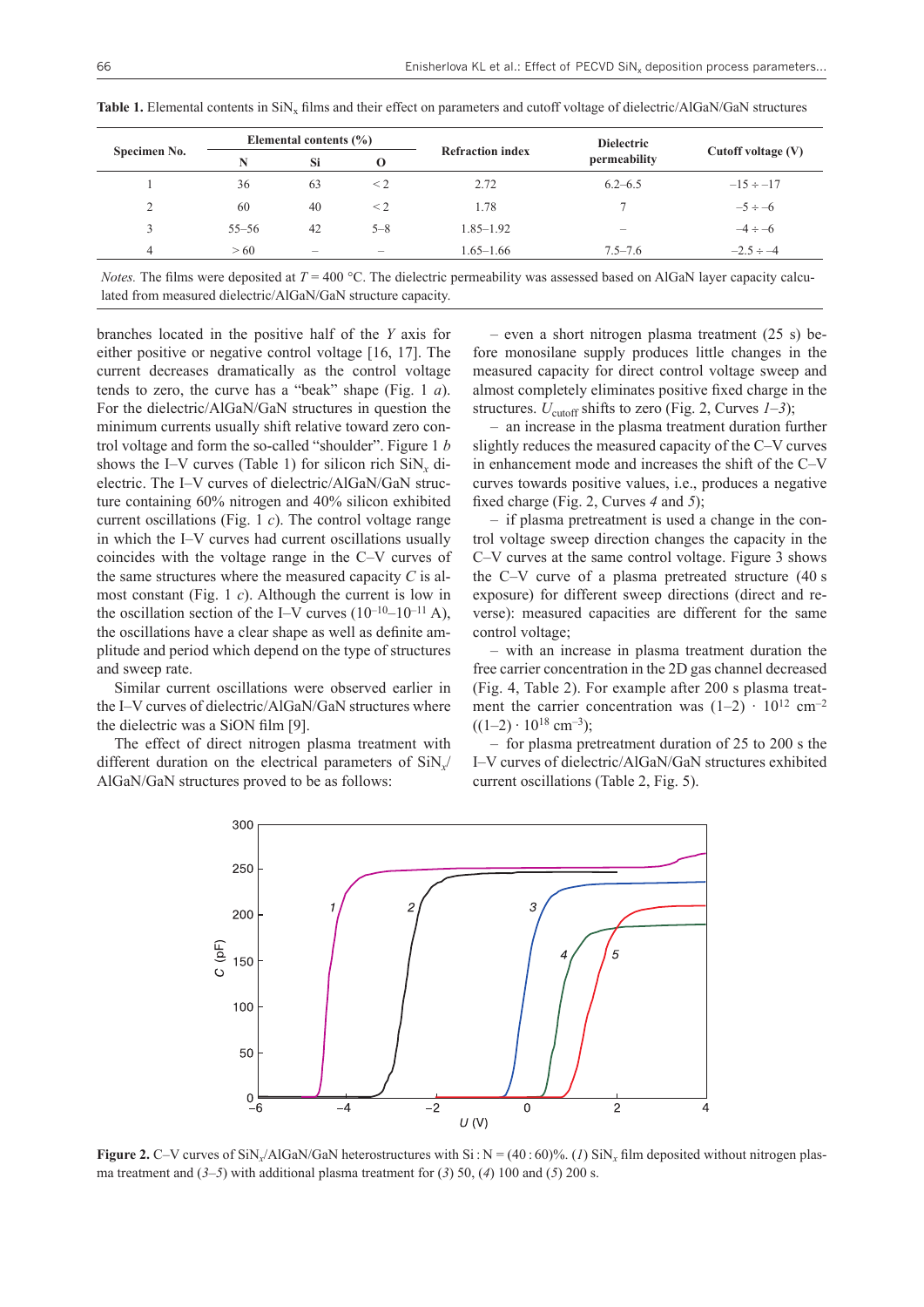

**Figure 3.** С–V curves of SiN*x*/AlGaN/GaN heterostructures synthesized with additional 20 s plasma treatment during SiN*x* film deposition for different curve sections: (*a*) hysteresis and (*b*) recovery. Arrows show sweep direction.

Analysis of current oscillation evolution with an increase in direct surface plasma pretreatment duration showed a nonmonotonic pattern of oscillation period and amplitude variation, the general tendency being decreasing oscillation period and increasing oscillation amplitude with an increase in plasma pretreatment duration (Table 2, Fig. 5). For long pretreatment (200 s) the С–V curves are almost absent at 1 MHz  $(C = 10 \text{ pF})$ .

Analysis of the effect of HF bias during direct surface plasma pretreatment before PECVD showed that biasing dramatically increases the length of the I–V curve section in which current oscillations occur, i.e., increases the number of oscillations (Table 2).

Thus taking into account earlier data [9] it can be conclude that the fixed charge in the PECVD SiN*x*/AlGaN/GaN



**Figure 4.** Carrier concentration in 2DEG for SiN*x*/AlGaN/GaN structures as a function of additional plasma treatment duration of heterostructure surface during SiN*x* film deposition.

films containing 60% N and 40% Si is the same as in films with higher (above 5%) oxygen content (Table 1). This most likely indicates that synthesis of these films in dielectric/AlGaN/GaN structures generates a system of elastic stresses with close magnitudes and similar sign of stress in the AlGaN layer and hence these two examples of dielectric/AlGaN/GaN systems are similar from the viewpoint of piezoelectric charge forming at the AlGaN/ GaN interface. Furthermore a common feature of these PECVD processes is the presence of current oscillations in the I–V curves of the structures.

As noted above the I–V curves of the initial AlGaN/ GaN heterostructures and the dielectric/AlGaN/GaN structures were studied in many works [16, 17] dealing with HEMT technology. Little attention however was paid in these works to low current ranges of the I–V curves. Earlier [9] and in this work we found unexpected nonmonotonic leakage current *vs* control voltage dependences. Experiments showed that the occurrence and pattern (amplitude, period and control voltage range length) of these oscillations are controlled by the parameters of the dielectric/AlGaN interface synthesis process and heterostructure surface preparation to PECVD.

No current oscillations were observed for SiN*x* films synthesized by atomic layer deposition **(ALD)**, and even for PECVD  $\sin x$  films current oscillations were only the case for high nitrogen or oxygen contents (Table 1). Thus the experimental results suggest that the key condition for the occurrence of current oscillations in the I–V curves of nitrogen or oxygen rich films is plasma pretreatment before synthesis. Furthermore studies showed that an increase in the duration of additional direct nitrogen plasma pretreatment of heterostructure surface changes the current oscillation pattern, i.e., increases the oscillation amplitude and slightly reduces the oscillation period (Table 2, Fig. 5).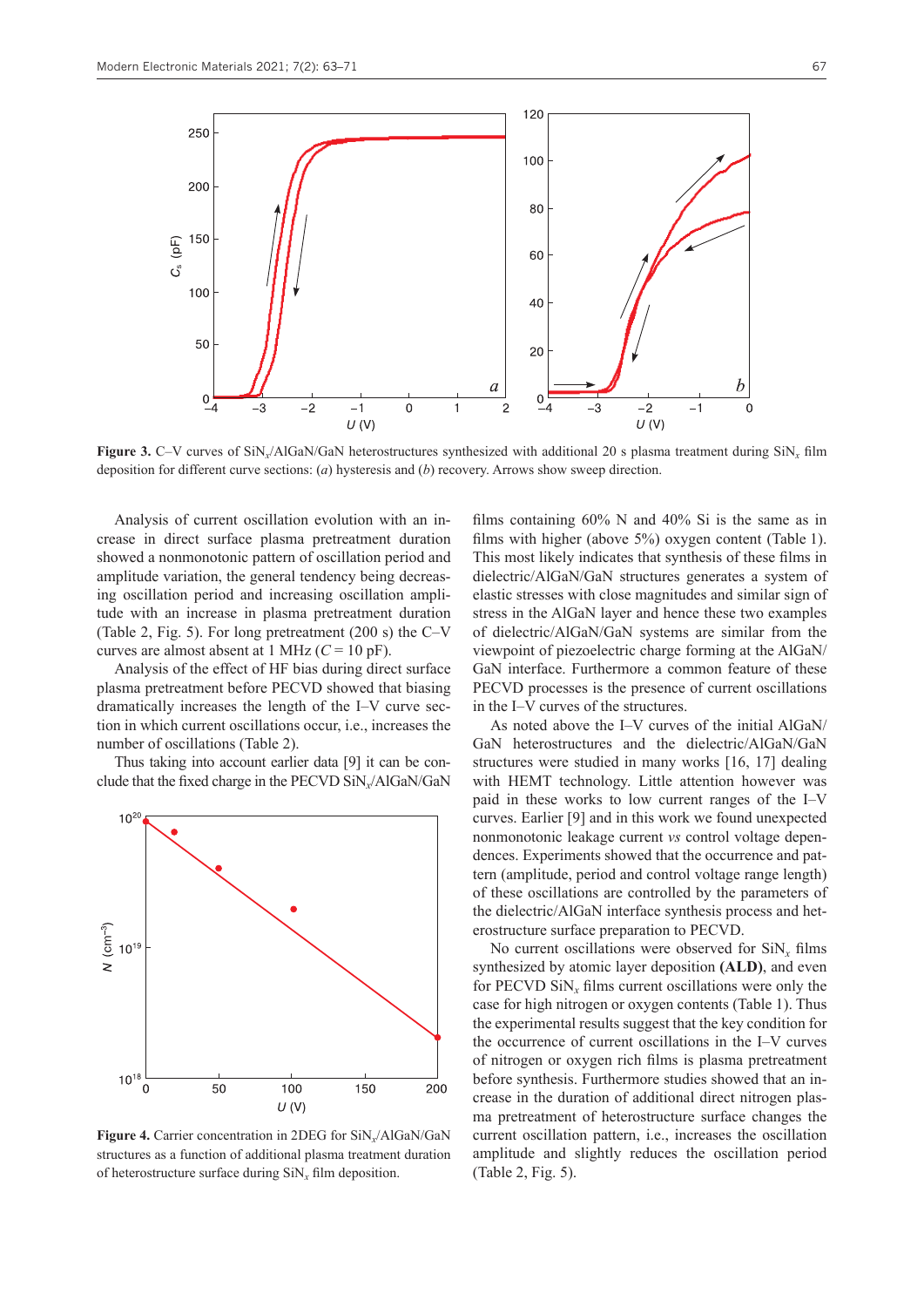| <b>Structure</b><br>No.                                                                                     | Plasma<br>treatment<br>duration<br>(s) | Measured capacity (pF)    |                                    | <b>Carrier concentration</b><br>in 2DEG             |                                                        | <b>Oscillations</b> |                       |                                                      |                         |  |  |
|-------------------------------------------------------------------------------------------------------------|----------------------------------------|---------------------------|------------------------------------|-----------------------------------------------------|--------------------------------------------------------|---------------------|-----------------------|------------------------------------------------------|-------------------------|--|--|
|                                                                                                             |                                        | Before SiN.<br>deposition | After $\text{SiN}_r$<br>deposition | <b>Hall</b> effect<br>$(10^{12}$ cm <sup>-2</sup> ) | $C-V$<br>measurements<br>$(10^{19}$ cm <sup>-3</sup> ) | Period (V)          | Amplitude<br>(rel.u.) | <b>Oscillation</b><br>section<br>length $(\Delta V)$ | Cutoff<br>voltage $(V)$ |  |  |
|                                                                                                             | $\Omega$                               | 1550                      | 246                                | 11                                                  | $8.5 - 9.0$                                            | 0.18                |                       | 3.5                                                  | $-6 \div -6.5$          |  |  |
| 2                                                                                                           | 25                                     | 1400                      | 249                                | $8.5 - 9.0$                                         | 7.5                                                    | 0.16                | 1.2                   | 2.8                                                  | $-0.5 \div -0.8$        |  |  |
| 3                                                                                                           | 50                                     | 1500                      | 192                                | 8.4                                                 | 4.0                                                    | 0.14                | 1.5                   | 4.5                                                  | 0.5                     |  |  |
| 4                                                                                                           | 100                                    | 1499                      | 219                                | 6.54                                                | 2.5                                                    | 0.12                |                       | 2.5                                                  |                         |  |  |
| 5                                                                                                           | 200                                    | 1500                      |                                    | $1 - 2$                                             | 0.21                                                   | 0.18                | 0.2                   | 0.7                                                  |                         |  |  |
| 6                                                                                                           | $159$ (with<br>HF bias)                | 1200-1300                 | 250 (at $f =$<br>$10$ kHz)         | -                                                   | $0.3 - 0.5$                                            | 0.16                | 0.6                   | 6                                                    | $-2 \div -1$            |  |  |
| <i>Note</i> . The SiN, layer was deposited with different-duration additional nitrogen plasma pretreatment. |                                        |                           |                                    |                                                     |                                                        |                     |                       |                                                      |                         |  |  |

**Table 2.** Electrical parameters of SiN*x*/AlGaN/GaN structures

As noted above, a flux of positive ions (nitrogen, silicon, hydrogen and respective radicals) is directed to the surface of a heterostructure during standard PECVD [19]. Their energy is sufficient for the activation of chemical processes, desorption of volatile molecules from the AlGaN layer surface but this energy is below the threshold one required for ion beam sputtering of the substrate material [10, 18]. The results presented above suggest that PECVD with an excess of chemically active elements such as oxygen and nitrogen provides for higher formation rate of their compounds. Transmission electron microscopic study [19] of the atomic structure of interface layers synthesized by low pressure chemical vapor deposition **(LPCVD)** for  $\text{SiN}_x$  on GaN showed that the interface layers have a crystalline structure with different boundary atomic configurations depending on deposition conditions, and the main portion of the amorphous dielectric layer forms later. The initial interface layer configuration may further change due to stress relaxation. It should also be borne in mind that the structure forming at the layer interface depends on the condition of the surface AlGaN layer, e.g. the presence and thickness of the natural oxide layer on its surface [19]. On the other hand our studies also showed that the occurrence and pattern of current oscillations correlate with the condition of the forming dielectric/AlGaN interface. Furthermore one should take into account that unlike earlier results [19] where boundary configurations for SiN*x*/GaN were dealt with, we studied the SiN*x*/АlGaN interface where aluminum atoms increase the possibility of oxygen bond formation. As regards nitrogen, it forms bonds both with aluminum and gallium since nitrogen is ionized in the plasma and becomes chemically active. Taking into account the small thickness of the AlGaN layer (20–25 nm), oxygen or nitrogen excess at the dielectric/AlGaN interface during deposition may probably cause drain of these active impurities from the dielectric interface toward the AlGaN/GaN interface and saturation of the interface layer with these impurities. As shown earlier [20] redistribution of impurities like oxygen, nitrogen and carbon may occur in AlGaN/GaN heterostructures under specific conditions.

We therefore assume that in the cases in question a defective region may form in the vicinity of the GaN interface of the AlGaN layer, this region being enriched with oxygen, nitrogen, aluminum, gallium interstitial atoms and their complexes. This in turn may lead to the formation of high density electrically active boundary states and a subband in the buffer layer near the AlGаN/GаN interface. Comparison between the C–V and I–V curves of the structure showed that current oscillations occur at voltages for which the electric field already affects the AlGaN region near the AlGaN/GaN interface (Fig. 1 *c*). Analysis of DC current oscillations for specimens deposited without plasma pretreatment showed that the carrier concentration in the 2D gas channel of the SiN*x*/AlGaN/ GaN structure remains the same as in the initial AlGaN/ GaN heterostructure before deposition (Table 2).

Current oscillations in the I–V curves of the heterostructures were also observed in a number of experiments. For example current oscillations were observed in the I–V curves for quantum well heterostructures and for GaAs films with different doping levels [21]. This was attributed to the formation of static and migrating acoustic domains in the structures. The same mechanism of current oscillations was suggested [22] for AlGaN/GaN heterostructures. Photocurrent oscillations in AlGaN/GaN heterostructures were observed to depend on the composition of the dielectric on the AlGaN surface [12], and the oscillations were attributed to the formation of specific composition defects. In our opinion the occurrence of the oscillation current component in the AlGaN/GaN heterostructure for certain structure surface treatment modes is caused by AlGaN subband formation in the vicinity of the AlGaN/GaN interface, i.e., tunneling of electron/hole pairs through virtual quantum well states forming in this region of the structure [23, 24].

Thus some PECVD modes may favor the formation of high concentration impurity defects in the AlGaN layer bulk without strongly changing the dielectric properties of this layer. As a result, according to C–V curve measurements, the free carrier concentration in the channel and the channel location relative to the heterostructure surface after dielectric deposition do not change in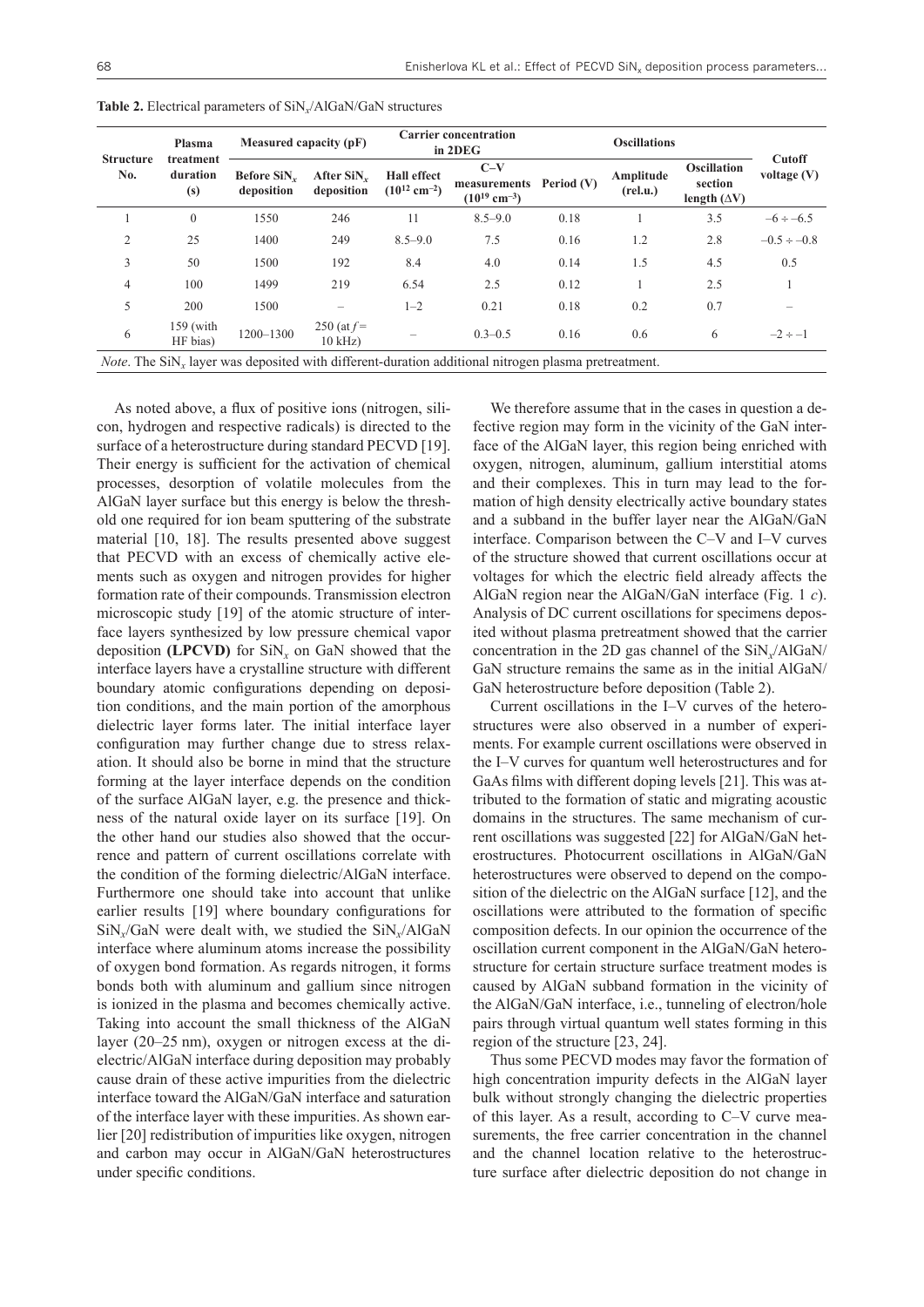comparison with the initial heterostructure before deposition (Table 2).

In our opinion, the understanding of the processes occurring during PECVD of SiN*x* dielectric films on the surface of AlGaN/GaN heterostructures would be improved by experiments with different-duration direct nitrogen plasma treatment of heterostructure surfaces before monosilane supply. As noted above direct nitrogen plasma treatment of structure surfaces in standard plasmochemical processes cannot cause surface material sputtering due to low nitrogen particle energy (within 30 eV) but as shown earlier in a number of works [13–15] it may cause active nitrogenization of the material. An increase

 $10^{-9}$  $10^{-}$  $10^{-10}$  $10^{-10}$  $\widehat{\mathcal{F}}_{10}$  $10$  $10^{-12}$  $10^{-12}$  $\overline{a}$  $10^{-1}$  $10^{-1}$  $10^{-10}$  $10^{-5}$  $10^{-10}$  $10<sup>-1</sup>$  $10^{-1}$  $(4)$  $10^{-12}$  $10^{-12}$  $10^{-13}$  $\epsilon$  $10^{-1}$  $10<sup>1</sup>$  $10^{-10}$  $10^{-10}$  $10<sup>1</sup>$  $10<sup>-</sup>$  $\mathfrak{S}_{10^{-12}}$  $10^{-12}$  $10^{-13}$  $10^{-13}$  $\epsilon$  $10<sup>°</sup>$  $10^{-1}$ .<br>-3  $-2$  $-1$  $\mathbf 0$  $\overline{2}$ 3  $\overline{4}$ -3  $\overline{0}$  $\overline{2}$ 3  $\mathbf{1}$  $U(V)$  $U(V)$ 

**Figure 5.** I–V curve sections with current oscillations for SiN<sub>x</sub>/AlGaN/GaN structures, SiN<sub>x</sub> (*a*) without additional plasma treatment and (*b–f*) with additional plasma treatment in different modes: (*b–e*) plasma treatment for 25, 50, 100 and 200 s, respectively and (*f*) plasma treatment with HF bias.

in plasma treatment duration used for this process does not increase the penetration depth of nitrogen atoms into the material because the depth of the nitrogen-rich defect region in the AlGaN buffer layer does not increase, only the nitrogen atom saturation of this AlGaN layer grows [13, 25]. This is confirmed by our experimental results: for a 25 s plasma treatment duration nitrogenization of the surface region in the layer AlGaN produces a nitrogen-rich defective surface region which may change the elastic properties of the AlGaN/GaN interface. The elastic stress evolution pattern and hence piezopolarization of the AlGaN/GaN structure undergo such a dramatic change that the positive fixed charge is eliminated almost

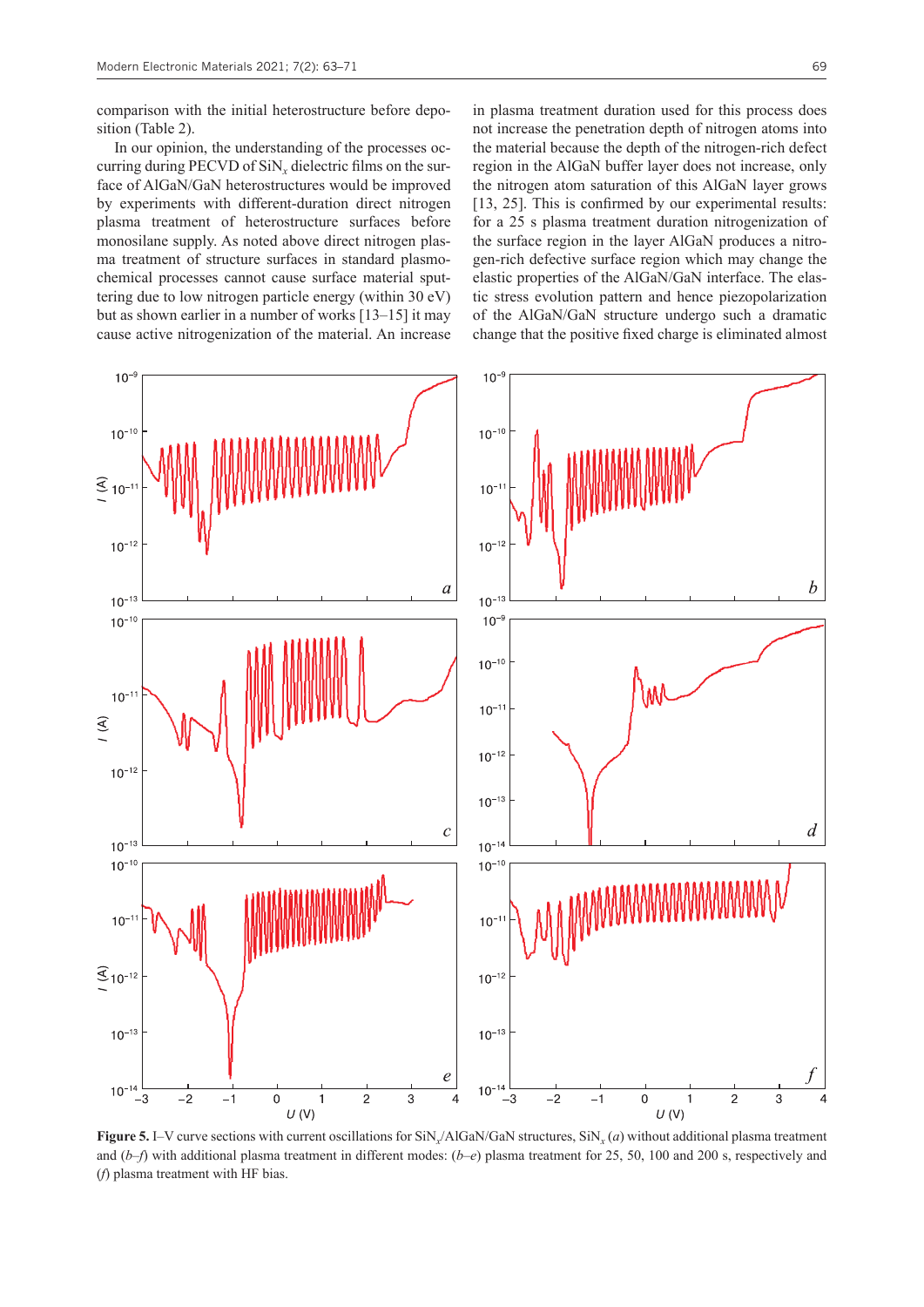completely in this system:  $U_{\text{cutoff}}$  tends to zero (Fig. 2, Curve *3*). As can be seen from Fig. 2 (Curves *4* and *5*), further increase in plasma treatment duration generates a negative fixed charge in the dielectric/AlGaN/GaN structure due to an increase in the nitrogen saturation of the defect region in the buffer layer:  $U_{\text{cutoff}}$  shifts towards positive values. The capacity measured for direct sweep changes from 250 to 180 pF for almost the same С–V curve slope in the depletion to enhancement transition curve section. The carrier concentration in the 2D gas channel, e.g. for a 100 s plasma treatment duration, decreases by an order of magnitude (Fig. 4) and further increase in plasma treatment duration to 200 s reduces it to  $(6-7) \cdot 10^{17}$  cm<sup>-3</sup>. Furthermore direct plasma treatment of heterortsucture surface does not lead to recovery of the measured capacity (Fig. 3 *b*) upon change in the control voltage sweep direction, and hysteresis occurs (Fig. 3 *a*). We believe this indicates that the case in hand involves not only simple nitridization of part of the buffer layer but also the formation of electrically active defects whose nature requires further investigation.

The role of plasma treatment in the formation of current oscillations is confirmed by an experiment with HF biasing of the hererostructure dueling plasma treatment of its surface. The efficiency of plasma treatment increases significantly due to acceleration of nitrogen particle flux toward the surface (the plasma particle energy is far above 50 eV). As can be seen from Table 2 this noticeably increases the number of oscillations (Fig. 5).

Thus the results of this work demonstrate the complexity of the impact from PECVD processes to heterostructures and the importance of surface preparation for this process, as well as how minor changes or negligence in technology can affect the electrical properties of growing AlGaN/GaN structures with passivating layers. Furthermore in our opinion the occurrence of current oscillations despite the very low leakage current may cause quite unexpected phenomena during transistor operation, e.g. low-frequency noise.

#### **4. Conclusion**

С–V and I–V curve measurements for PECVD SiN*x*/ AlGaN/GaN structures synthesized with various process options show that structures with SiN*x* films containing 60% nitrogen and 40% silicon or oxygen rich ones (5–8%) exhibit leakage current oscillations in the I–V curves. Experimental evidence is reported proving that the parameters of these oscillations depend on heterostructure surface plasma treatment options. Explanations are provided as to possible origins of these oscillations. Additional direct nitrogen plasma treatment of AlGaN/GaN heterostructur surfaces for different durations allows one to control the magnitude and sign of fixed charge in the SiN*x*/AlGaN/GaN system and change the free carrier concentration in the 2D gas channel in the AlGaN/GaN system.

#### **References**

- 1. Chevtchenko S.A., Reshchikov M.A., Fan Q., Ni X., Moon Y.T., Baski A.A., Morkoç H. Study of  $\text{SiN}_x$  and  $\text{SiO}_2$  passivation of GaN surfaces. *J. Appl. Phys.*, 2007; 101(11): 113709. [https://doi.](https://doi.org/10.1063/1.2740324) [org/10.1063/1.2740324](https://doi.org/10.1063/1.2740324)
- 2. Liu Z.H., Ng G.I., Zhou H., Arulkumaran S., Maung Y.K.T. Reduced surface leakage current and trapping effects in AlGaN/ GaN high electron mobility transistors on silicon with  $\text{SiN/Al}_2\text{O}_3$ passivation. *Appl. Phys. Lett.*, 2011; 98(11): 113506. [https://doi.](https://doi.org/10.1063/1.3567927) [org/10.1063/1.3567927](https://doi.org/10.1063/1.3567927)
- 3. Jayanta Joglekar S. Surface and mechanical stress effects in AlGaN/ GaN high electron mobility transistors. Thesis: Ph.D. Massachusetts Institute of Technology, 2017. 161 p. [https://dspace.mit.edu/han](https://dspace.mit.edu/handle/1721.1/111325)[dle/1721.1/111325](https://dspace.mit.edu/handle/1721.1/111325)
- 4. Osipov K.Y., Ostermay I., Brunner F., Würfl J., Tränkle G. Effect of external mechanical stress on DC performance and reliability of integrated E/D GaN HEMTs. *IEEE Trans. Semicond. Manuf.*, 2018; 31(4): 419–425.<https://doi.org/10.1109/TSM.2018.2865106>
- 5. Novak A.V., Novak V.R., Dedkova A.A., Gusev E.E. Dependence of mechanical stress in silicon nitride films on conditions of plasma-enhanced chemical vapor deposition. *Proc. of universities. Electronics*, 2017; 22(2): 138–146. (In Russ.). [https://doi.org/10.24151/1561-](https://doi.org/10.24151/1561-5405-2017-22-2-138-146) [5405-2017-22-2-138-146](https://doi.org/10.24151/1561-5405-2017-22-2-138-146)
- 6. Dergez D., Bittner A., Schalko J., Schmid U., Low-stress and longterm stable a-SiNx:H films deposited by ICP-PECVD. *Procedia*

*Engineering*, 2014; 87: 100–103. [https://doi.org/10.1016/j.pro](https://doi.org/10.1016/j.proeng.2014.11.392)[eng.2014.11.392](https://doi.org/10.1016/j.proeng.2014.11.392)

- 7. Dinara S.M., Jana S.K., Ghosh S., Mukhopadhyay P., Kumar R., Chakraborty A., Biswas D., Bhattacharya S. Enhancement of two dimensional electron gas concentrations due to  $Si<sub>3</sub>N<sub>4</sub>$  passivation on  $Al<sub>0.3</sub>Ga<sub>0.7</sub>N/GaN$  heterostructure: strain and interface capacitance analysis. *AIP Advances*, 2015; 5(4): 047136–047136. [https://doi.](https://doi.org/10.1063/1.4919098) [org/10.1063/1.4919098](https://doi.org/10.1063/1.4919098)
- 8. Seidman L.A., Enisherlova K.L., Koncevoy U.A., Minnebaev S.V., Jilnicov I.A.  $\text{SiN}_x$  films obtained by the PECVD metod as passivation of AlGaN/GaN HEMT. *Electronic engineering. Series 2. Semiconductor devices*, 2020; (3): 22–33. (In Russ.). [http://j.pulsarnpp.](http://j.pulsarnpp.ru/images/journal/issues/2020/3_258/Seidman_str22.pdf) [ru/images/journal/issues/2020/3\\_258/Seidman\\_str22.pdf](http://j.pulsarnpp.ru/images/journal/issues/2020/3_258/Seidman_str22.pdf)
- 9. Enisherlova K.L., Temper E.M., Kolkovsky Y.V., Medvedev B.K., Kapilin S.A. The ALD films of  $Al_2O_3$ , SiNx, and SiON as passivation coatings in AlGaN/GaN HEMT. *Russ. Microelectron.*, 2020; 49(8): 603–611.<https://doi.org/10.1134/S106373972008003X>
- 10. Berlin E.V., Grigoriev V.Yu., Seidman L.A. *Induktivnye istochniki vysokoplotnoi plazmy i ikh tekhnologicheskie primeneniya* [Inductive sources of high-density plasma and their technological applications]. Moscow: Tekhnosfera, 2018, 462 p. (In Russ.)
- 11. Gweon G.H., Lim J.H., Hong S.P.,Yeom G.Y. Effect of DC bias voltage on the characteristics of low temperature silicon–nitride films deposited by internal linear antenna inductively coupled plas-